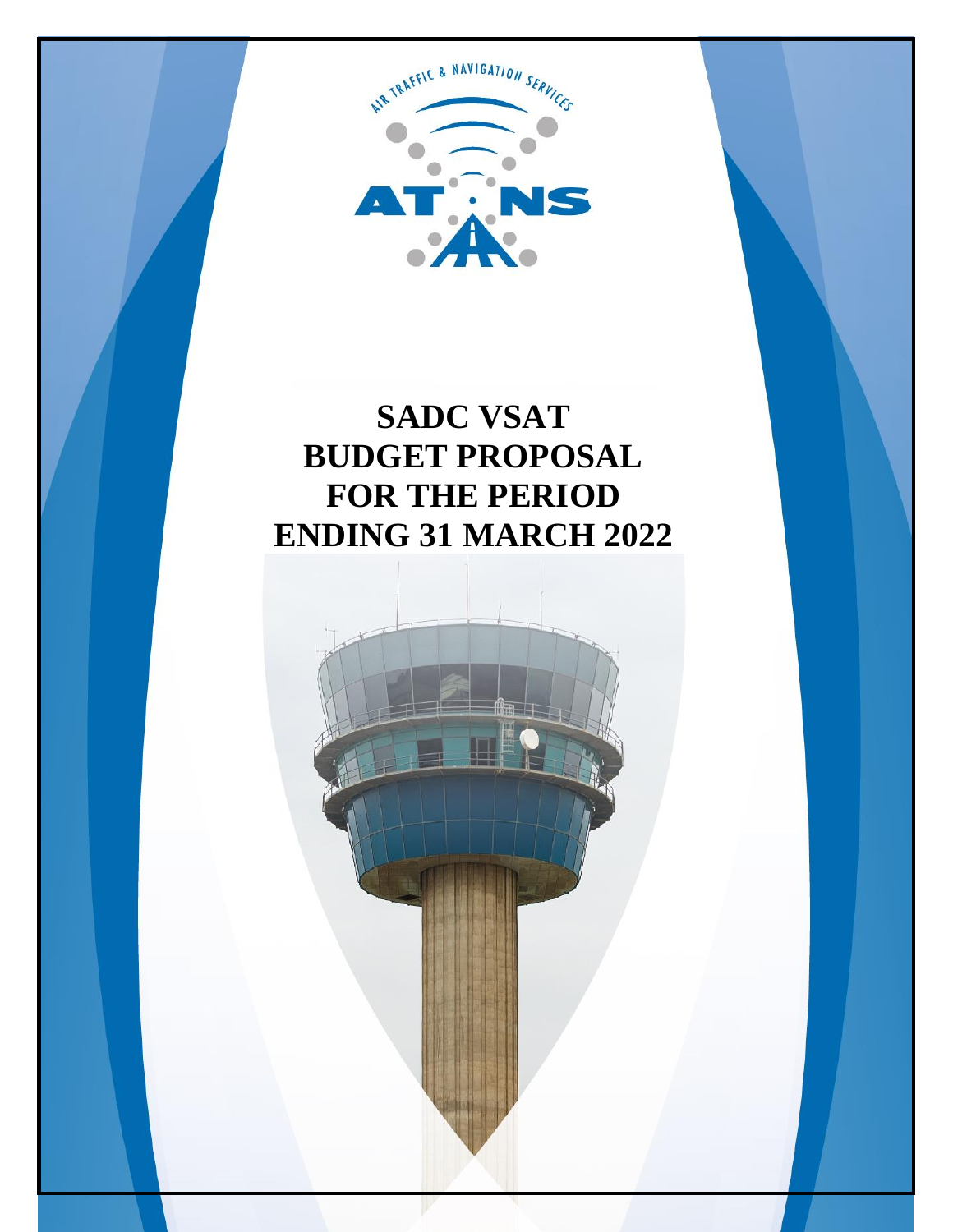# **Table of Contents**

| $\mathbf{1}$ . |  |
|----------------|--|
| 2.             |  |
| 2.1.           |  |
| 2.2.           |  |
| 2.2.1.         |  |
| 2.2.2.         |  |
| 2.2.3.         |  |
| 2.2.4.         |  |
| 2.2.5.         |  |
| 2.2.6.         |  |
| 2.2.7.         |  |
| 2.2.8.         |  |
| 3.             |  |
| 4.             |  |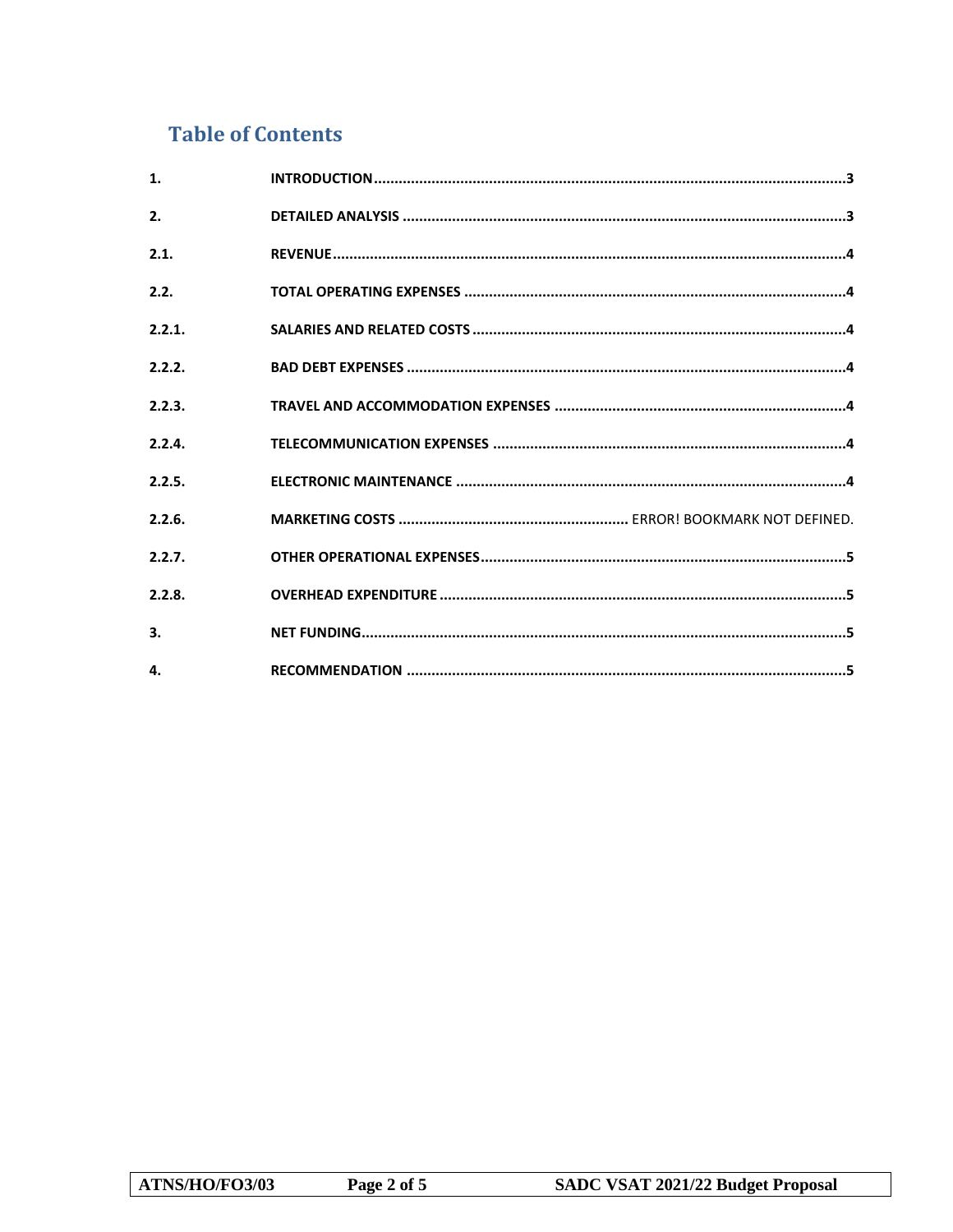# <span id="page-2-0"></span>**1. INTRODUCTION**

This report outlines the proposed budget for the period ending 31 March 2022.

# <span id="page-2-1"></span>**2. DETAILED ANALYSIS**

#### **Table 1**: Statement of Financial Performance

| <b>Description</b>                  | <b>Proposal</b><br>2022 | 2021          |                 |                 | 2020          |
|-------------------------------------|-------------------------|---------------|-----------------|-----------------|---------------|
|                                     | <b>Budget</b>           | <b>Actual</b> | <b>Variance</b> | <b>Variance</b> | <b>Actual</b> |
|                                     | \$                      | \$            | \$              | %               | \$            |
| <b>Revenue</b>                      |                         |               |                 |                 |               |
| <b>VSAT II Revenue</b>              | 1 188 304               | 1 091 451     | 96 852          | 8.9%            | 3497953       |
| Other Revenue                       | $\Omega$                | 3820          | $-3820$         | $-100.0%$       | 14 21 2       |
| <b>Total Revenue</b>                | 1 188 304               | 1 095 271     | 93 033          | 8.5%            | 3512165       |
|                                     |                         |               |                 |                 |               |
| <b>Salaries &amp; Related Costs</b> | 400 406                 | 383 093       | $-17313$        | $-4.5%$         | 467 369       |
| <b>Traveling Expenses</b>           | 17 479                  | 672           | $-16807$        | $-2500.7%$      | 31 900        |
| <b>Telecommunications Expenses</b>  | 236 565                 | 230 676       | $-5889$         | $-2.6%$         | 231 612       |
| <b>Bad Debts Expenses</b>           | 4859                    | 63880         | 59 021          | 92.4%           | 272 224       |
| <b>Bank Charges</b>                 | 163                     | 339           | 176             | 51.9%           | 247           |
| Commission Paid                     | 29 540                  | 14579         | $-14961$        | $-102.6%$       | 46 931        |
| Electronic Maintenance              | 8621                    | 335           | $-8286$         | -2 476.3%       | 40 771        |
| <b>Indirect Costs</b>               | 217 598                 | 499 784       | 282 186         | 56.5%           | 504 377       |
| <b>ATNS Management Fees</b>         | 29776                   | 179 783       | 150 007         | 83.4%           | 535 872       |
| <b>IATA Management Fees</b>         | 40 000                  | 40 000        | -0              | $-0.0%$         | 40 000        |
| Network Management Costs            | 30 774                  | 0             | $-30774$        | $-100.0%$       | 680 008       |
| <b>Professional Fees</b>            | $\overline{0}$          | 2 9 0 9       | 2 9 0 9         | 100.0%          | 3 3 2 8       |
| <b>Contract Services</b>            | 437                     | $\Omega$      | $-437$          | $-100.0%$       | $\Omega$      |
| <b>Operational Expenses</b>         | 1 016 218               | 1 416 050     | 399 832         | 28.2%           | 2854638       |
| <b>EBITDA</b>                       | 172 085                 | -320 779      | 492 864         | $-153.6%$       | 657 527       |
| Depreciation                        | 138 194                 | 147 011       | 8817            | 6.0%            | 162 950       |
| Net Loss before Interest and Tax    | 33891                   | -467 790      | 501 681         | $-107.2%$       | 494 578       |
| <b>Finance Revenue</b>              | $-1091$                 | $-5126$       | -4 035          | 78.7%           | $-23841$      |
| <b>Interest Received</b>            | 1 0 9 1                 | 5 1 2 6       | $-4035$         | $-78.7%$        | 23 841        |
| <b>Net Profit Before Tax</b>        | 34 983                  | $-462665$     | 497 648         | $-107.6%$       | 518 419       |
| Taxation                            | 0                       | 0             | 0               | 0.0%            | 209 742       |
| Net Profit /(Loss) After Tax        | 34 983                  | -462 665      | 497 648         | $-107.6%$       | 308 676       |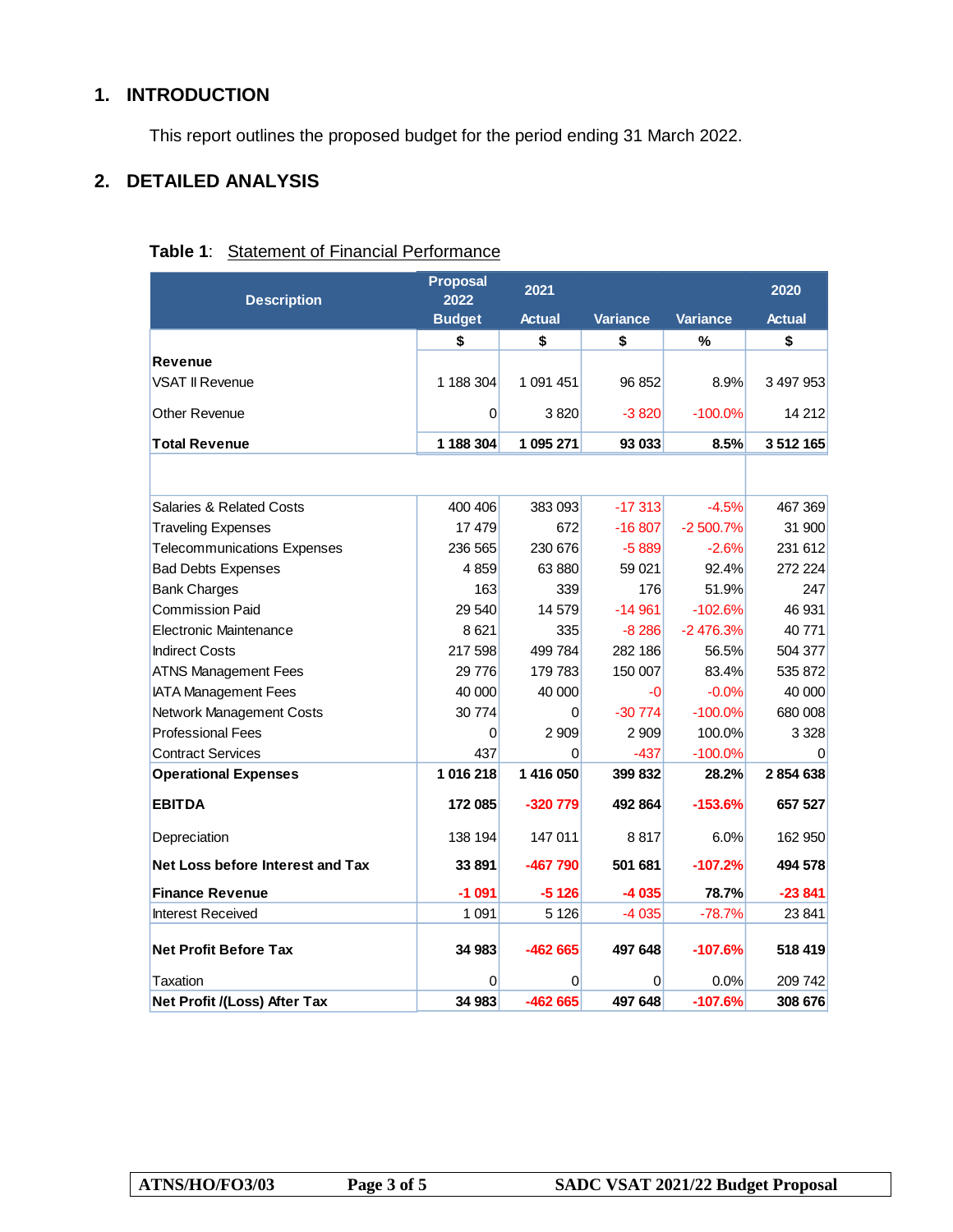# <span id="page-3-0"></span>**2.1.REVENUE**

Based on current trends, FIR crossings are budgeted to be 8.9% higher than the previous year.

Other revenue is comprised of bad debt recoveries.

# <span id="page-3-1"></span>**2.2.TOTAL OPERATING EXPENSES**

The total operating expenses before funding and depreciation are budgeted to decrease by 28.2% to \$1.0m made up of the following cost categories:

#### <span id="page-3-2"></span>**2.2.1. SALARIES AND RELATED COSTS**

Salaries and related costs are budgeted to increase by moderately in line with the South African Consumer Price Index (CPI) after taking into account the effects of foreign currency translations.

#### <span id="page-3-3"></span>**2.2.2. BAD DEBT EXPENSES**

Bad debt expenses are budgeted at \$4.8k considering the perceived risk on the recoverability of certain debtors.

#### <span id="page-3-4"></span>**2.2.3. TRAVEL AND ACCOMMODATION EXPENSES**

Travel expenses are budgeted at \$17.5k to cover for the Supervisory Board meeting as well as Member States Training related travel costs.

#### <span id="page-3-5"></span>**2.2.4. TELECOMMUNICATION EXPENSES**

Telecommunication expenses of \$153.1k have been budgeted in line with contracts with the relevant service providers.

#### <span id="page-3-6"></span>**2.2.5. ELECTRONIC MAINTENANCE**

Electronic maintenance expenses are budgeted at \$8.6k for the year under review. Included in the budget is a portion related contingent maintenance which covers unplanned corrective maintenance (emergencies) that may occur in addition to the planned routine maintenance.